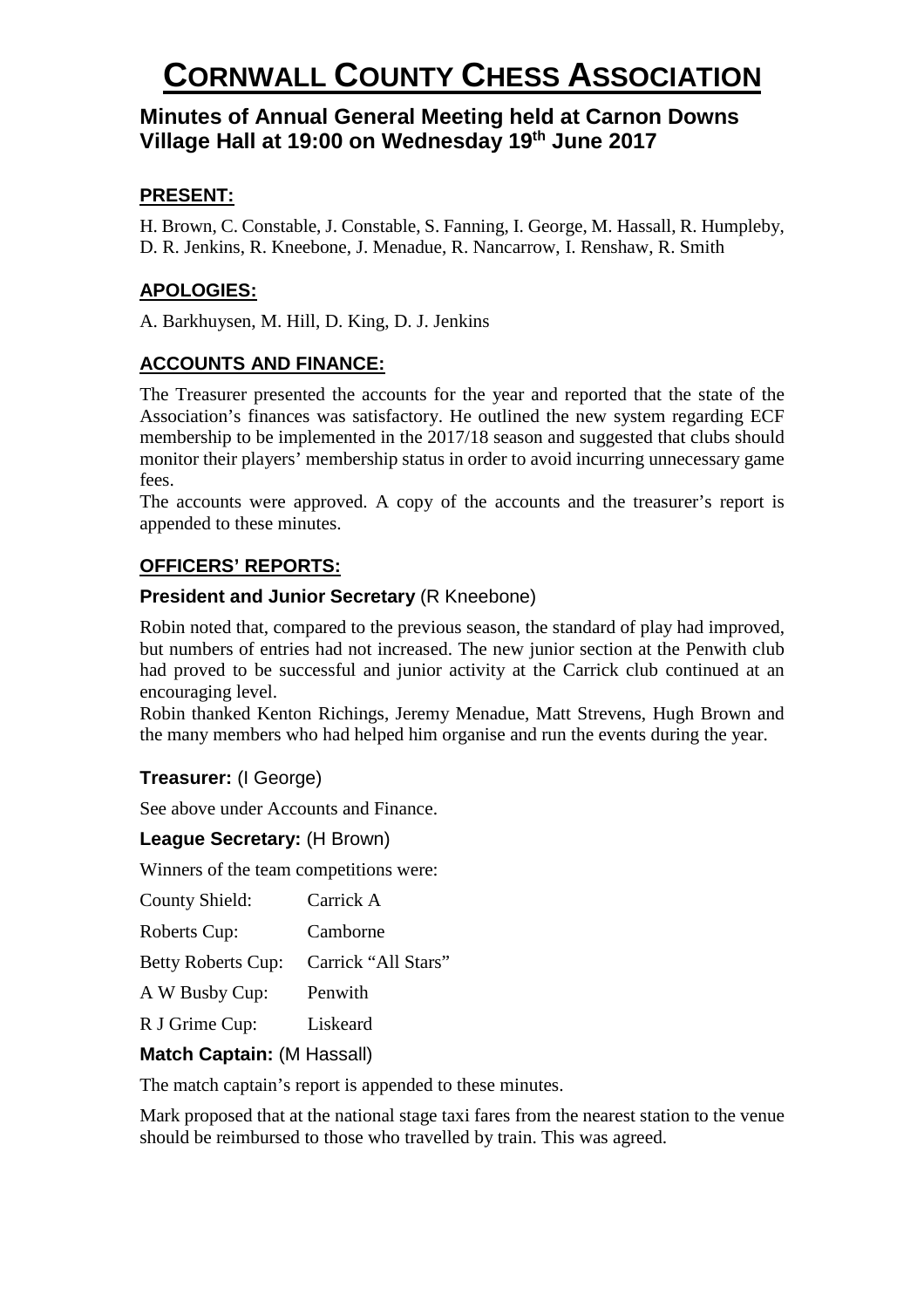# **Minutes of Annual General Meeting held at Carnon Downs Village Hall at 19:00 on Wednesday 19th June 2017**

## **WECU Delegate:** (M Hassall)

Mark proposed that the WECU delegate to the ECF, currently Ben Edgell of Somerset, be authorised to speak and vote on behalf of the Cornwall County Chess Association at ECF meetings This was agreed.

## **MOTION**

*That in League Rule 3c the words "or players" be deleted.*

This was carried

A proposal to delete Rule 3c was defeated.

# **ELECTION OF OFFICERS:**

| The following were elected: |                        |
|-----------------------------|------------------------|
| President:                  | Jeremy Menadue         |
| Secretary:                  | <b>VACANT</b>          |
| Treasurer:                  | Ian George             |
| League Secretary:           | Hugh Brown             |
| Match Captain:              | Mark Hassall           |
| Junior Secretary:           | <b>Kenton Richings</b> |
| <b>WECU</b> Delegate        | Mark Hassall           |

## **ANY OTHER BUSINESS**

There being no other business, the chairman declared the meeting closed at 20:15.

# **IAN GEORGE – 19th July 2017**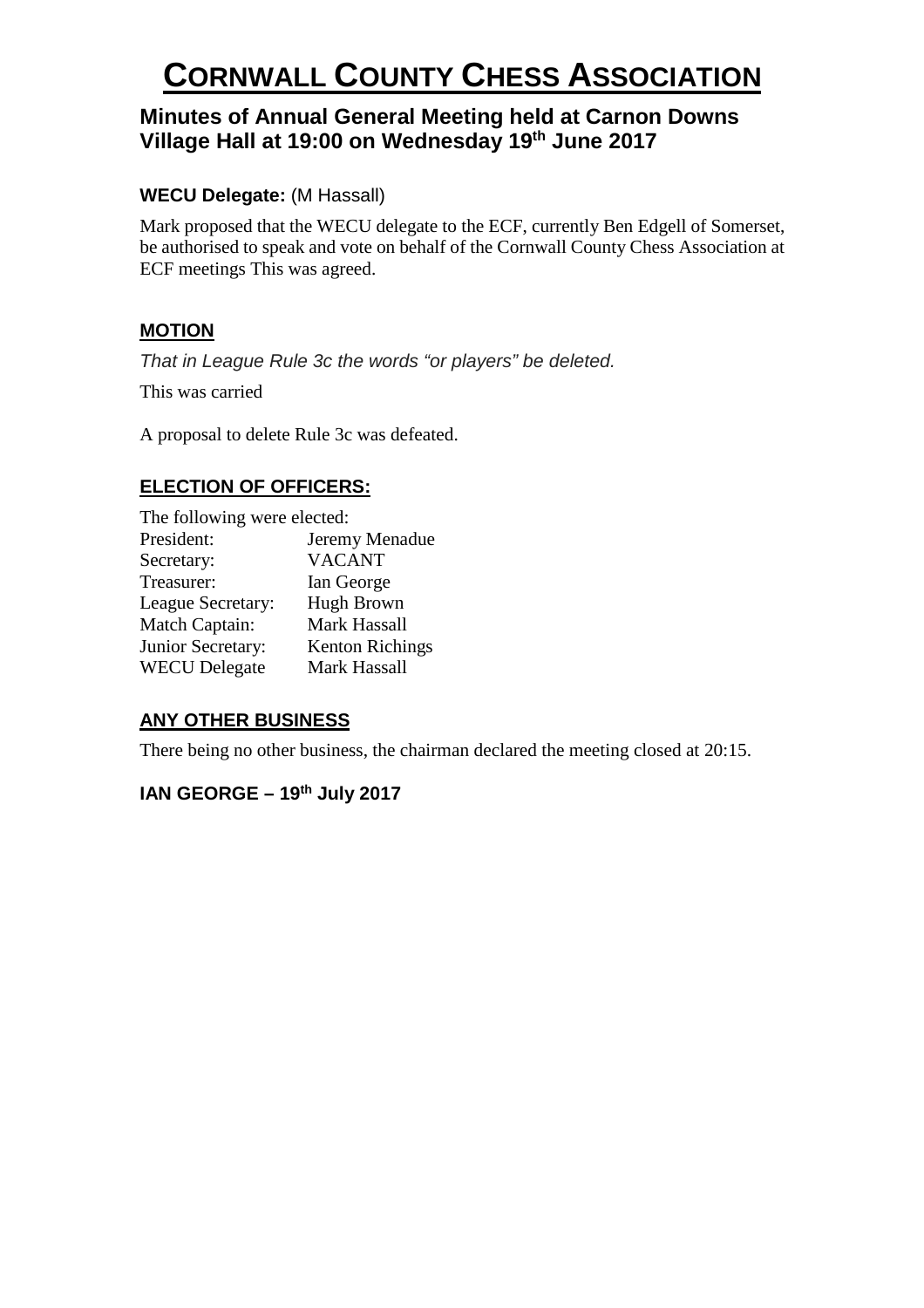## **2016/17 Season**

## **Treasurer's Report**

#### **Accounts for the period ended 7th July 2017**

The accounts are appended to this report. They show that the association's finances are in a satisfactory state with reserves totalling £2,559, including £904 in the Napier Fund for junior chess. The bank balance is up from £2,491 at the end of last season to £2,589.

There was a surplus on the General Fund for the year of £63 (2015/16: £276). The fall is chiefly due to a decrease of £130 in the fees payable by the clubs to enter team competitions. There were fewer teams in the Roberts and 500 Leagues and entry fees for the 500 League were significantly reduced. In addition expenditure on trophy engraving increased by £52 while room hire for meetings increased by £55, including £40 for the 2015/16 AGM and Secretaries' Meeting paid in 2016/17 .

The Napier Fund showed a deficit of £27 (2016: £107). This variance arose mainly because of the £70 grant made to the Penwith club to assist with room hire costs for their successful new junior section. This was offset by increases in donations and competition income.

#### **ECF Membership**

As in previous years a number of players are still not members of the ECF as at the time of writing. I would remind club organisers that early next season, after paying the ECF game fee invoices in respect of games played by non-members I will include in the invoices I raise to the clubs any game fees paid to the ECF for games played in those clubs' team matches. Whether they absorb the cost or recover it from the relevant members will be for the clubs to decide. As things stand at present this could result in some clubs incurring a significant cost.

I would recommend that throughout the season club organisers monitor carefully their members' ECF status and their clubs' potential liabilities for games played by any of their members who are have not joined the ECF. Members should be encouraged to join or renew online. The process is straightforward and there is a link to it on the ECF website.

#### New System for the 2017/18 Season

With effect from 1<sup>st</sup> September 2017 new arrangements will be in force:

1) Game fee will now be a fixed fee of £16 for any non-member who plays more than 3 games in our competitions during the year to 31<sup>st</sup> August 2018. This is the bronze level membership rate and means that for anyone playing more than 3 games in a season there is now no advantage in failing to become a member.

2) The final date for renewing or acquiring ECF membership for the 2017/18 season is  $30<sup>th</sup>$  June 2018. The ECF will not accept membership applications after that date. **It is therefore essential that membership is applied for or renewed as early as possible.**

Please note that it is the player's responsibility, not the association's or club's, to ensure that his/her ECF membership is up to date.

#### **2017/18 Season**

I am happy to continue as treasurer and am therefore standing for re-election. This also applies to my position as grader and unofficial role as webmaster.

Ian George 10th July 2017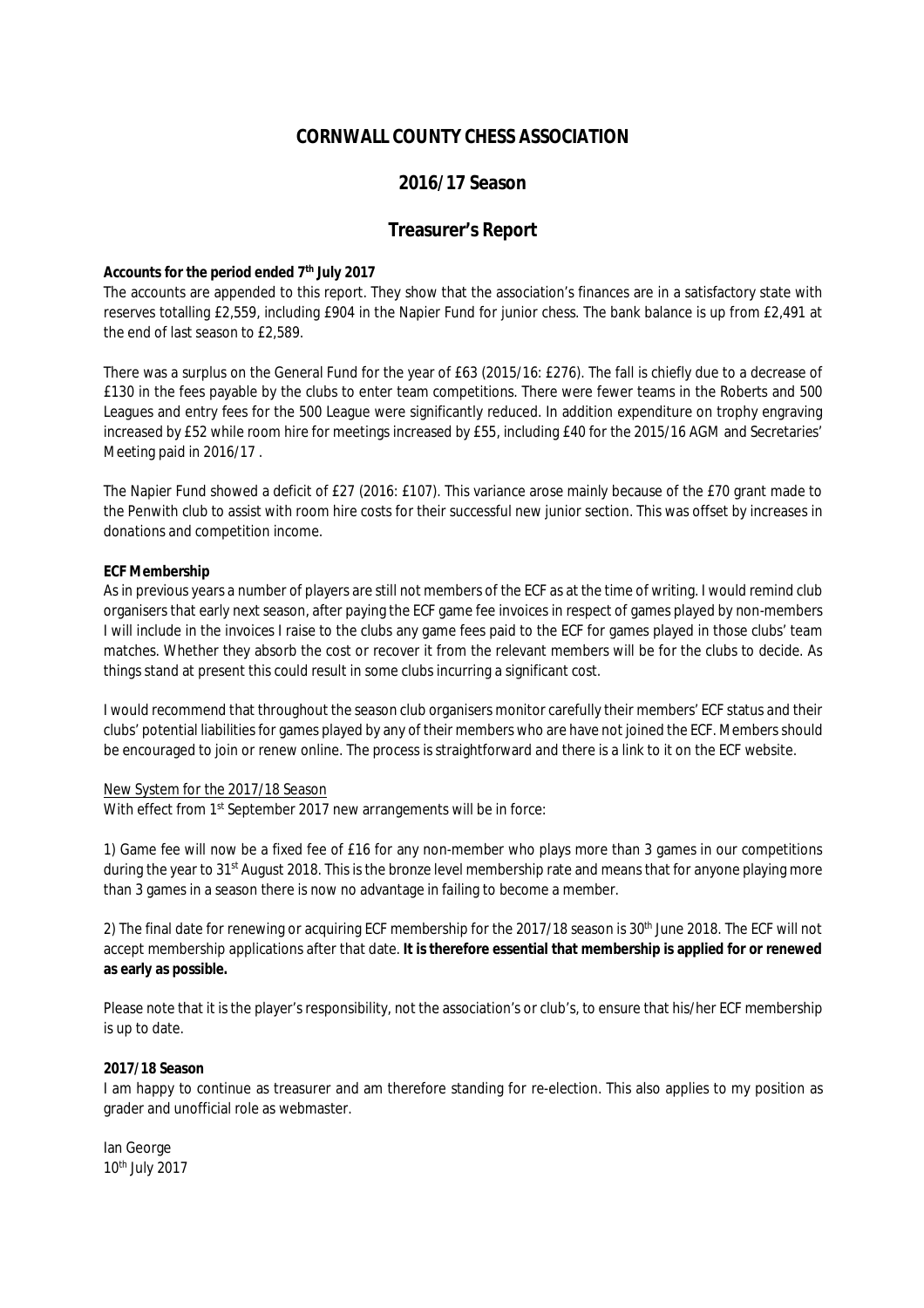**Balance Sheet as at 7 July 2017**

|                                     |          | 2016/17 |           | 2015/16 |
|-------------------------------------|----------|---------|-----------|---------|
|                                     | £        | £       | £         | £       |
| <b>Assets</b>                       |          |         |           |         |
| <b>Bank balance</b>                 | 2,589    |         | 2,491     |         |
| Outstanding club fees               | 0        |         | 62        |         |
| Organisers' expenses                | 14       |         | $\pmb{0}$ |         |
|                                     |          | 2,603   |           | 2,553   |
| Liabilities                         |          |         |           |         |
|                                     |          |         |           |         |
| Amount owed to ECF                  | 67       |         | 0         |         |
| Grand Prix prize fund               | 0        |         | 0         |         |
| <b>Accruals</b>                     | (23)     |         | 0         |         |
| County match travel fund            | $\bf{0}$ |         | 110       |         |
|                                     |          | 44      |           | 110     |
|                                     |          |         |           |         |
|                                     |          | £2,559  |           | £2,443  |
| <b>Reserves</b>                     |          |         |           |         |
| <b>General Reserve</b>              |          |         |           |         |
| Brought forward                     | 1,512    |         | 1,236     |         |
| Surplus / (deficit) for the year    | 143      |         | 276       |         |
|                                     | 1,655    |         | 1,512     |         |
| Transfer from /(to) Napier Fund     | 0        |         | 0         |         |
|                                     |          | 1,655   |           | 1,512   |
|                                     |          |         |           |         |
| Napier Fund (junior chess)          |          |         |           |         |
| Brought forward                     | 931      |         | 1,038     |         |
| Surplus / (deficit) for the year    | (27)     |         | (107)     |         |
|                                     | 904      |         | 931       |         |
| Transfer from /(to) general reserve | 0        |         | 0         |         |
|                                     |          | 904     |           | 931     |
| Total reserves carried forward      |          | £2,559  |           | £2,443  |
|                                     |          |         |           |         |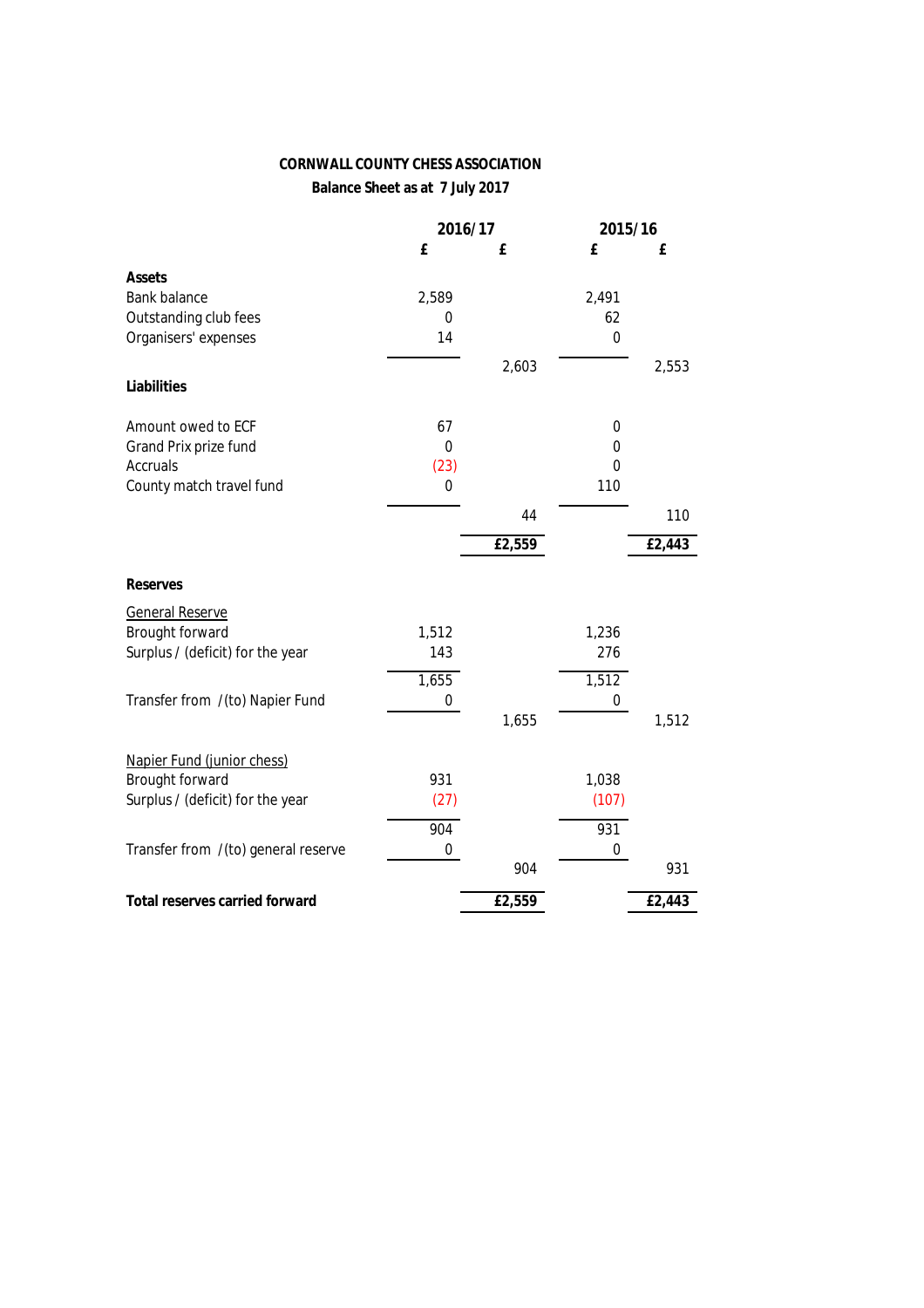**Income and Expenditure Account for the period from 1 June 2016 to 7 July 2017**

|                                                                     | 2016/17     |       | 2015/16  |        |
|---------------------------------------------------------------------|-------------|-------|----------|--------|
|                                                                     | £           | £     | £        | £      |
| Income                                                              |             |       |          |        |
| Entry fees (team competitions)                                      | 480         |       | 610      |        |
| Annual congress                                                     | 489         |       | 453      |        |
| Other competitions<br>Miscellaneous income                          | 551<br>0    |       | 0<br>57  |        |
|                                                                     |             |       |          |        |
| Expenditure                                                         |             | 1,520 |          | 1,120  |
| County match expenses (net)                                         | 262         |       | 240      |        |
| Annual congress                                                     | 446         |       | 473      |        |
| Other competitions                                                  | 518         |       | 0        |        |
| Publicity                                                           | 0           |       | 0        |        |
| Website and IT costs                                                | 37          |       | 31       |        |
| Stationery, printing and postage                                    | 0           |       | 0        |        |
| Insurance                                                           | 77          |       | 89       |        |
| Trophies and engraving                                              | 62          |       | 10       |        |
| Miscellaneous expenses                                              | 55          |       | 0        |        |
|                                                                     |             | 1,457 |          | 843    |
|                                                                     |             | 63    |          | 277    |
| Sponsorship and donations                                           | 100         |       | 490      |        |
| Travel expenses for county team (national stage)                    | (130)       |       | (491)    |        |
| Purchase of equipment                                               | 0           |       | 0        |        |
|                                                                     |             |       |          |        |
|                                                                     | (30)<br>110 |       | (1)<br>0 |        |
| Transfer to county match travel reserve                             |             |       |          |        |
|                                                                     |             | 80    |          | (1)    |
| Surplus / (deficit) for the year                                    |             | £143  |          | £276   |
| Napier Fund movement for the period from 1 June 2016 to 7 July 2017 |             |       |          |        |
|                                                                     | £           | £     | £        | £      |
| Income                                                              |             |       |          |        |
| Competitions                                                        | 352         |       | 172      |        |
| Miscellaneous income                                                | 0           |       | 0        |        |
|                                                                     |             | 352   |          | 172    |
| Expenditure                                                         |             |       |          |        |
| Competitions and other events                                       | 154         |       | 146      |        |
| Trophies and engraving                                              | 164         |       | 34       |        |
| Purchase of equipment                                               | 0           |       | 0        |        |
| UK Chess Challenge and EPSCA                                        | 40          |       | 55       |        |
| ECF membership and game fees<br><b>Grants and donations</b>         | 61          |       | 44       |        |
|                                                                     | 70          |       | 0        |        |
| Miscellaneous expenses                                              | 0           |       | 15       |        |
|                                                                     |             | 489   |          | 294    |
| Operating surplus / (deficit)                                       |             | (137) |          | (122)  |
| Sponsorship and donations                                           |             | 110   |          | 15     |
| Purchase of trophies                                                |             | 0     |          | 0      |
| Surplus / (deficit) for the year                                    |             | (E27) |          | (E107) |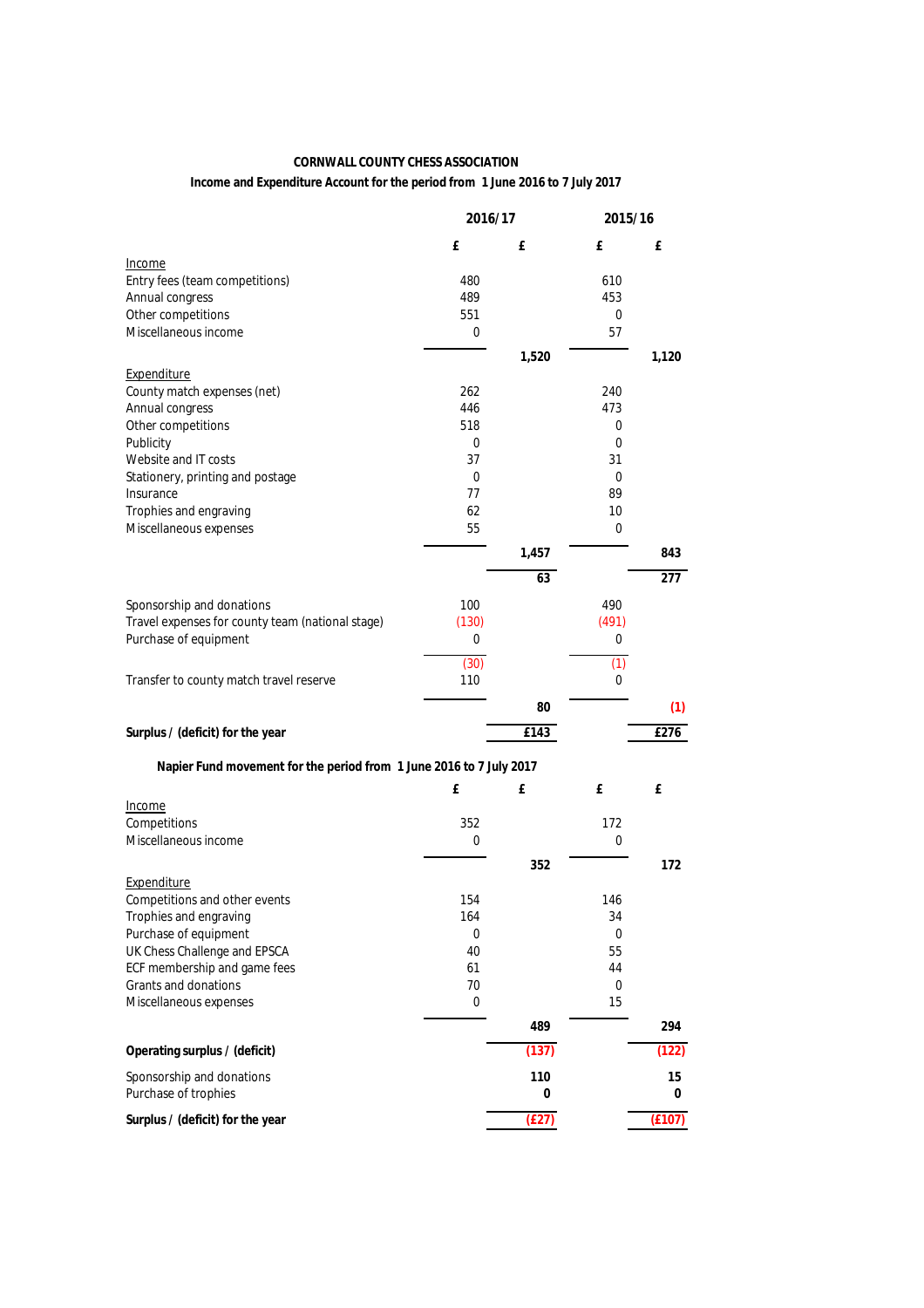**Notes to the accounts for the year ended 7 July 2017**

## **Surplus / (deficit) on competitions**

|                                  | 2016/17  |               | 2015/16  |        |  |
|----------------------------------|----------|---------------|----------|--------|--|
|                                  | Congress | <b>Others</b> | Congress | Others |  |
|                                  | £        | £             | £        | £      |  |
| Income                           |          |               |          |        |  |
| <b>Entry fees</b>                | 519      | 551           | 383      | 0      |  |
| Game fee surcharge               | 0        | 0             | 0        | 0      |  |
| <b>Refreshments</b>              | (30)     | 0             | 20       | 0      |  |
| Other income                     | 0        | 0             | 50       | 0      |  |
|                                  | 489      | 551           | 453      | 0      |  |
| Expenditure                      |          |               |          |        |  |
| Prizes                           | 180      | 302           | 245      | 0      |  |
| Room hire                        | 230      | 128           | 208      | 0      |  |
| Game fee payable to ECF          | 0        | (9)           | 0        | 0      |  |
| Cost of refreshments             | 0        | 30            | ŋ        | 0      |  |
| Organiser's expenses             | 0        | 0             | 20       | 0      |  |
| GP prize fund levy               | 36       | 67            | 0        | 0      |  |
| Other expenses                   | 0        | 0             | 0        | 0      |  |
|                                  | 446      | 518           | 473      | 0      |  |
| Surplus / (deficit) for the year | £43      | £33           | (E20)    | £0     |  |

### **County match expenses**

|                          | 2016/17 | 2015/16 |
|--------------------------|---------|---------|
| Room hire                | 172     | 146     |
| Travel costs             | 0       | 0       |
| <b>Refreshments</b>      | 5       | 8       |
| Match captain's expenses | 25      | 17      |
| WECU entry fees          | 81      | 55      |
| Other expenses           | 45      | 15      |
|                          | 328     | 241     |
| Opponents' contributions | 65      | 0       |
|                          | £263    | £241    |

## **Surplus / (deficit) on junior competitions**

|                                  | 2016/17 |      | 2015/16 |     |
|----------------------------------|---------|------|---------|-----|
| Income                           |         |      |         |     |
| <b>Entry fees</b>                |         | 380  |         | 172 |
| Expenditure                      |         |      |         |     |
| <b>Prizes</b>                    | 51      |      | 85      |     |
| Room hire                        | 0       |      | 0       |     |
| Game fee payable to ECF          | 21      |      | 0       |     |
| Cost of refreshments             | 0       |      | 20      |     |
| <b>Travel expenses</b>           | 0       |      | 0       |     |
| Stationery, printing and postage | 82      |      | 40      |     |
| Other expenses                   | 0       |      | 0       |     |
|                                  |         | 154  |         | 145 |
| Surplus / (deficit) for the year |         | £226 |         | £27 |